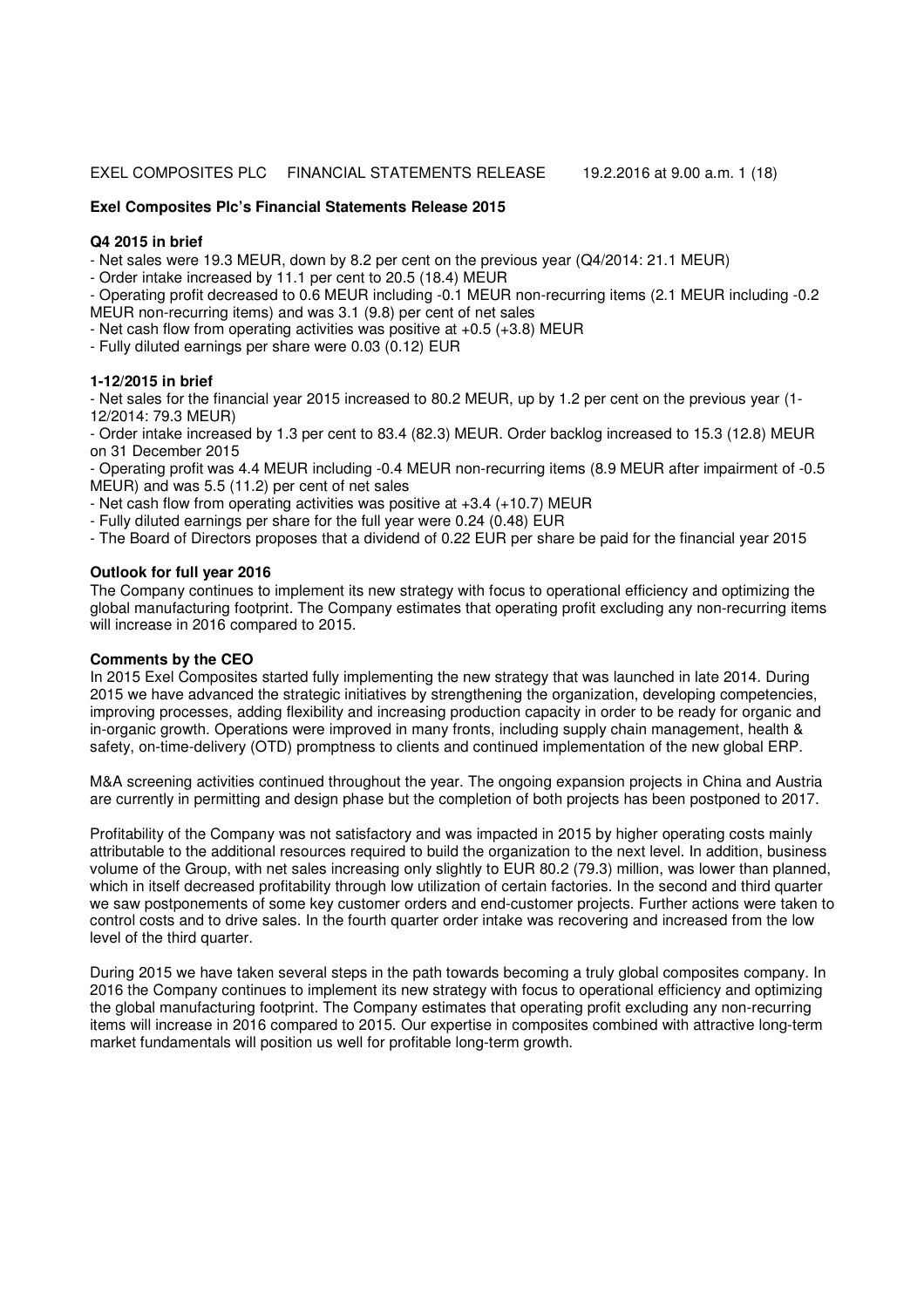## CONSOLIDATED KEY FIGURES, EUR million

|                                                    | $1.10. -$<br>31.12.<br>2015 | $1.10 -$<br>31.12.<br>2014 | Change,<br>℅ | $1.1. -$<br>31.12.<br>2015 | $1.1. -$<br>31.12.<br>2014 | Change,<br>℅ |
|----------------------------------------------------|-----------------------------|----------------------------|--------------|----------------------------|----------------------------|--------------|
| Net sales                                          | 19.3                        | 21.1                       | $-8.2$       | 80.2                       | 79.3                       | 1.2          |
| Operating profit                                   | 0.6                         | 2.1                        | $-70.6$      | 4.4                        | 8.9                        | $-50.3$      |
| % of net sales                                     | 3.1                         | 9.8                        |              | 5.5                        | 11.2                       |              |
| Profit for the period<br>Shareholders'             | 0.4                         | 1.5                        | $-72.1$      | 2.8                        | 5.7                        | $-50.1$      |
| equity<br>Net interest-bearing                     | 30.7                        | 29.7                       | 3.4          | 30.7                       | 29.7                       | 3.4          |
| liabilities                                        | 0.6                         | $-2.6$                     | $-123.2$     | 0.6                        | $-2.6$                     | $-123.2$     |
| Capital employed                                   | 39.2                        | 35.3                       | 10.9         | 39.2                       | 35.3                       | 10.9         |
| Return on equity, %<br>Return on capital           | 5.4                         | 20.1                       |              | 9.4                        | 21.7                       |              |
| employed, %                                        | 6.8                         | 22.6                       |              | 12.0                       | 25.2                       |              |
| Equity ratio, %                                    | 57.1                        | 56.9                       |              | 57.1                       | 56.9                       |              |
| Net gearing, %                                     | 2.0                         | $-8.7$                     |              | 2.0                        | $-8.7$                     |              |
| Earnings per share,<br>EUR.<br>Earnings per share, | 0.03                        | 0.12                       |              | 0.24                       | 0.48                       |              |
| diluted, EUR                                       | 0.03                        | 0.12                       |              | 0.24                       | 0.48                       |              |
| Equity per share,<br><b>EUR</b>                    | 2.58                        | 2.50                       |              | 2.58                       | 2.50                       |              |

## **IFRS-reporting**

This financial statements bulletin has been prepared in accordance with the recognition and measurement principles of IFRS, which are the same as in the 2014 financial statements.

#### **Market environment**

The market environment in 2015 was mixed. On one hand the overall economic situation in Exel Composites' main market area, Europe, was quite depressed with challenges from many fronts, such as declining exports from EU area to Russia then affecting the building and infrastructure demand. On the other hand the general value proposition and advantages of composite structures over other materials remained the same as before; giving superior combination of durability, lightness, rigidity and non-corrosiveness, added with many other product attributes, such as superior surface quality, electrical conductivity or insulation properties. However, in more challenging market conditions a short-term capital expenditure driven buying behavior tends to over-run a longer term total life cycle cost driven approach, especially during the times when metal prices are low and then making the competition more difficult. At the same time in Asia demand was still good in many market segments providing with good possibilities for composites' market penetration and growth, however the general growth being slower than in previous years. In North America the low oil price kept the investments in chemical, oil and gas segment low, affecting the demand in that segment directly and many other segments, such as transportation, indirectly. All in all, the global market environment for Exel Composites' key market segments was relatively stable in 2015.

Looking forward to 2016, industrial investments are gradually expected to pick up in Europe. Low demand in the Russian market continues to impact also the European building and construction industry. Some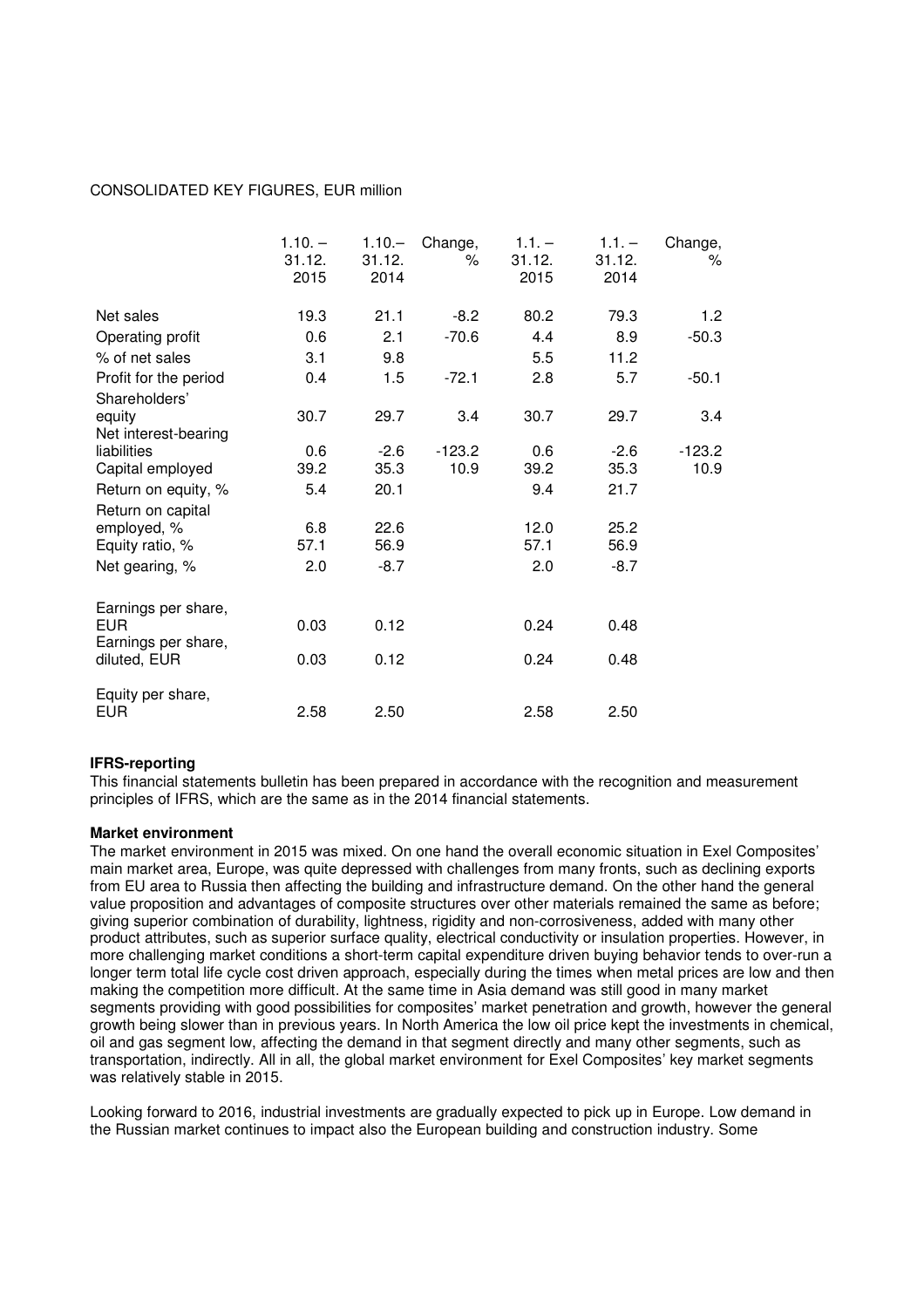infrastructure projects are also awaiting local governments' funding. Consequently, the Company does not expect any changes in the European market as a whole. In North America low oil price continues to impact the chemical, oil and gas market directly and several other market segments indirectly. In Asia-Pacific megatrends, including urbanization and energy efficiency, continue to drive growth. The markets benefiting from energy efficiency, especially the transportation industry, continue to grow. The renewable energy markets, such as solar panels and wind turbines show some positive signs for improvement, increasing the demand of composites.

## **Order intake October – December 2015**

Order intake increased in the fourth quarter by 11.1 per cent to EUR 20.5 (18.4) million on the corresponding period in 2014.

#### **Sales review October – December 2015**

Group net sales decreased by 8.2 per cent to EUR 19.3 (21.1) million on the corresponding period in 2014.

Net sales decreased in the largest region, Europe, by 9.6 per cent to EUR 15.1 (16.7) million compared to the corresponding period in 2014. Net sales in the APAC region decreased by 18.9 per cent to EUR 3.0 (3.7) million. In the region Rest of the world net sales increased by 71.4 per cent to EUR 1.2 (0.7) million.

Net sales of Industrial applications decreased by 18.2 per cent to EUR 11.2 (13.7) million compared to the corresponding period in 2014. Net sales of Construction and Infrastructure applications decreased by 2.2 per cent to EUR 4.5 (4.6) million. Net sales of Other applications increased by 33.3 per cent to EUR 3.6 (2.7) million.

#### **Order intake and order backlog January – December 2015**

Order intake increased in 2015 by 1.3 per cent compared to the previous year to EUR 83.4 million (EUR 82.3 million in 2014).

The Group's order backlog increased to EUR 15.3 (12.8) million on 31 December 2015.

#### **Sales review January – December 2015**

Group net sales for the financial year 2015 increased by 1.2 per cent to EUR 80.2 (79.3) million. Postponements of orders and end-customer projects from some key customers were recorded in the second and third quarter of 2015. However, in the fourth quarter, order intake was recovering and increased from the low level of the third quarter.

Net sales decreased in the largest region, Europe, by 1.1 per cent to EUR 63.9 (64.6) million compared to 2014. Net sales in the APAC region increased by 16.1 per cent to EUR 13.7 (11.8) million. Net sales decreased by 10.3 per cent in the region Rest of the world to EUR 2.6 (2.9) million compared to the previous year.

Net sales of industrial applications decreased by 0.3 per cent to EUR 47.4 (47.5) million. Net sales of Construction and Infrastructure applications were up by 5.6 per cent to EUR 18.4 (17.4) million. Net sales of Other applications increased by 0.8 per cent to EUR 14.4 (14.3) million.

## **Financial performance**

## **October – December 2015**

The Group's operating profit decreased to EUR 0.6 million including EUR -0.1 million non-recurring items (EUR 2.1 million including EUR -0.2 million non-recurring items) in October – December 2015 and was 3.1 (9.8) per cent of net sales.

## **January – December 2015**

The Group's operating profit was not satisfactory and in January – December 2015 it decreased to EUR 4.4 million including EUR -0.4 million non-recurring items (EUR 8.9 million after impairment of EUR -0.5 million) and was 5.5 (11.2) per cent of net sales. Non-recurring items amounted to EUR -0.4 million relating to M&A screening costs.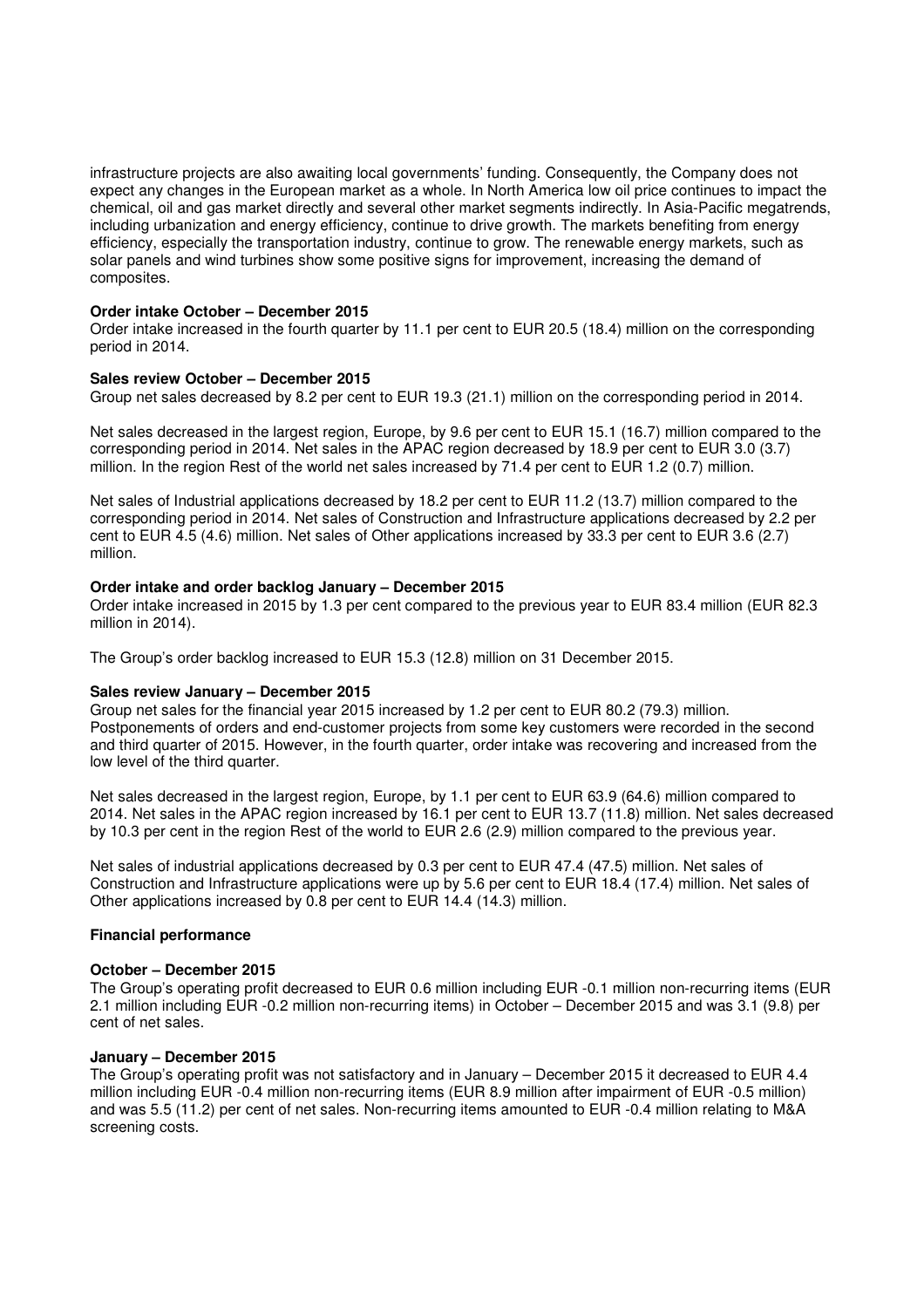Operating profit of 2015 was impacted by higher operational costs due to increased resources relating to the implementation of the long-term growth strategy. In addition, business volume of the Group, with net sales increasing only 1.2 per cent, was lower than planned, which in itself decreased profitability through low utilization of certain factories. Furthermore, the costs of production of the 2015 deliveries increased from those of 2014.

The profitability of the Australian unit continued to be unsatisfactory in 2015. Corrective actions were undertaken and further actions will be taken to resolve the situation.

The Group's net financial expenses in 2015 were EUR 0.2 (0.4) million. The Group's profit before taxes was EUR 4.3 (8.5) million and profit after taxes EUR 2.8 (5.7) million.

#### **Financial position**

Net cash flow from operating activities was positive at EUR +3.4 (+10.7) million. Cash flow before financing, but after capital expenditure, amounted to EUR -1.0 (6.3) million. The capital expenditure amounted to EUR 4.3 (4.4) million. Capital expenditure was financed with cash flow from business operations. At the end of the financial year, the Group's liquid assets stood at EUR 7.9 (8.2) million. Total depreciation of non-current assets during the year under review amounted to EUR 2.9 (2.6) million.

The Group's consolidated total assets at the end of the financial year were EUR 54.0 (52.4) million. Interestbearing liabilities amounted to EUR 8.5 (5.6) million. Net interest-bearing liabilities were EUR 0.6 (-2.6) million.

Equity at the end of the financial year was EUR 30.7 (29.7) million and equity ratio 57.1 (56.9) per cent. The net gearing ratio was 2.0 (-8.7) per cent.

Fully diluted total earnings per share were EUR 0.24 (0.48). Return on capital employed in 2015 was 12.0 (25.2) per cent. Return on equity was 9.4 (21.7) per cent.

The Company paid total dividends during the financial year of EUR 2.4 (0.0) million. Dividend per share was EUR 0.20 (0.00).

#### **Business development and strategy implementation**

In 2015 Exel Composites started fully implementing the new strategy that was launched in late 2014. The cornerstones of the new strategy to generate next level growth are: 1) Accelerate growth in China, 2) Penetrate new applications, 3) Create true local footprint, and 4) Grow in new technologies. The Company wants to differentiate from its competitors by providing with clear value propositions, local presence globally, top-quality service and world-class operations. During 2015 the Company has advanced these strategic initiatives by strengthening the organization, developing competencies, improving processes, adding flexibility and increasing production capacity in order to be ready for organic and in-organic growth. M&A screening activities continued throughout the year. Operations were improved in many fronts, including supply chain management, health & safety, on-time-delivery (OTD) promptness to clients and continued implementation of the new global ERP.

Exel Composites has driven operational excellence throughout the Group in 2015. A whole new safety culture was introduced in all the sites. Lean manufacturing methods, such as 5S and visual management, are being implemented in all the factories. Actions continued to improve general orderliness in order to ensure more efficient operations and a safe and pleasant work environment. The Group's On Time Delivery (OTD) improved from year 2014. Lost time injuries were halved from previous year.

In accordance with the new growth strategy adopted in November 2014, a decision was made in December 2014 to expand operations in Nanjing, China to meet the increased demand. The target is to double the production capacity of the Nanjing unit. It was initially estimated that the project would be completed during the first half of 2016. Permitting and design of the expansion are ongoing, but the Company no longer foresees that building would be completed during 2016.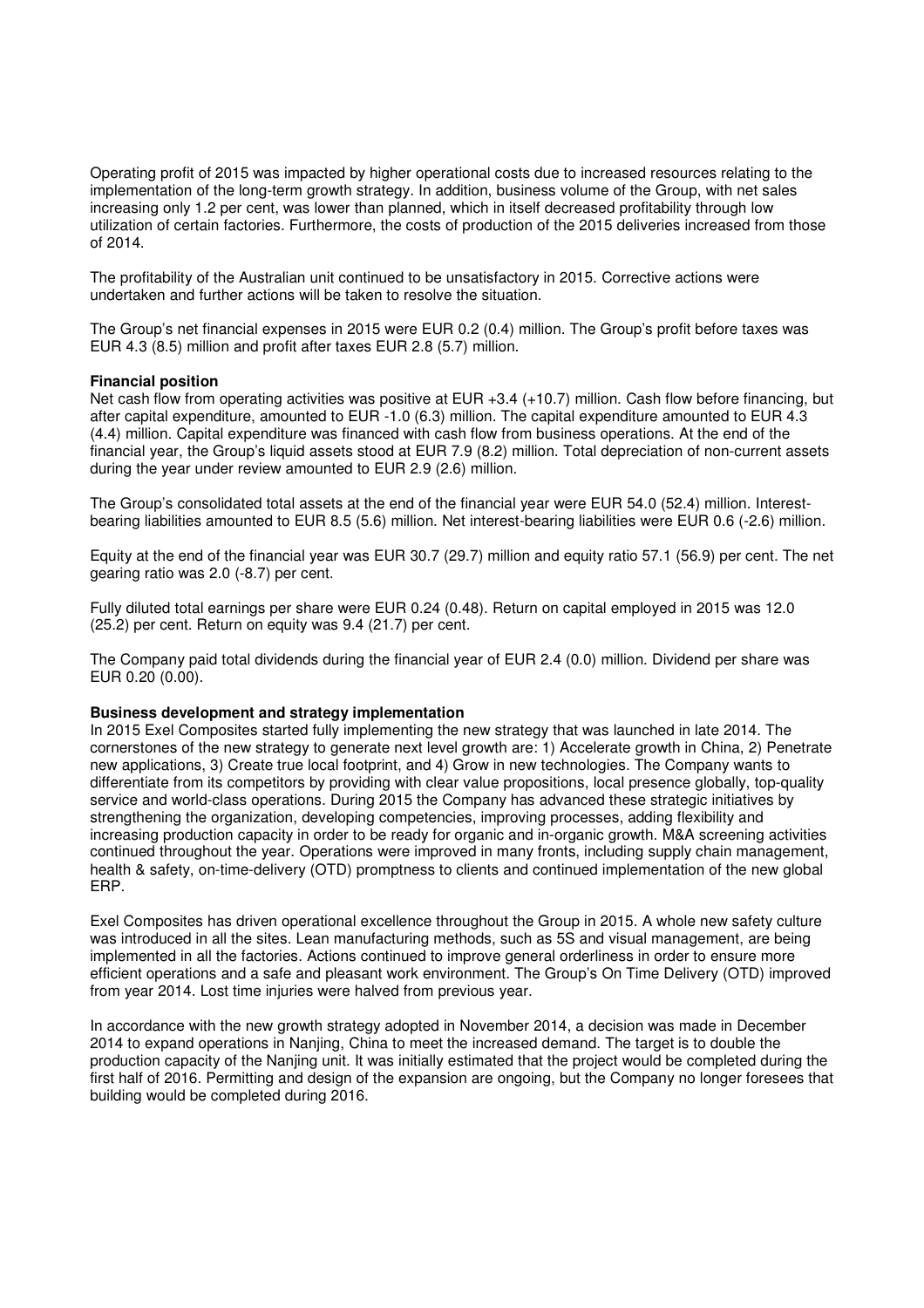In February 2015 a decision was made to expand the operations in Austria. By this investment Exel Composites will be in a better position to serve its Central and Southern European customers. The completion of the project has been postponed to 2017 due to weaker than estimated market situation in the Company's main market area Central Europe. Land reservation and permitting of the expansion are ongoing.

Implementation of the new Group-wide ERP-system continued. The roll out to all business units will take place during 2016 and 2017 step-by-step.

#### **Research and development**

Research and development costs totaled EUR 1.9 (1.8) million, representing 2.3 (2.3) per cent of net sales. The main projects were connected with the development of new products and customer applications.

#### **Risk management**

At Exel Composites risk management is a continuous process, which is integrated with the daily decision making and continuous monitoring of operations as well as with preparation of quarterly and annual financial statements.

The Board of Directors governs the risk management of the Company through a risk management policy. In addition, the Board of Directors makes a risk assessment as part of the review and approval process of each set of quarterly and annual financial statements. Risk factors are also considered by the Board in connection with any future guidance disclosed by the Company.

The operative risk management, including risk monitoring, is part of the key duties of the operative management. Whereas risks are considered in conjunction with each business decision, they are also monitored by the managing director and other group management on a monthly basis when the team reviews the business development and any near and long-terms risks upon presentation of the business unit heads and controllers.

Risks and uncertainties related to Exel Composites can be categorized as strategic, operational, finance and hazard risks.

With respect to strategic risks, a significant portion of Exel Composites' revenues is generated from certain key clients and market segments. Whereas production capacity and cost structure of the Company is planned for growing business volume, negative development of such key clients or market segments could lead to deterioration of Exel Composites' profitability. This risk is mitigated by a close cooperation with key clients. The development of key markets and consequently business volumes are actively followed and forecasted in order to be able to adjust our business and cost structures to the forecasts. New products and applications are continuously developed in order to limit the dependency of any individual clients or market segments.

Strategic risks also include risks related to acquisitions where the realized level of benefits and synergies may differ from the planned. Furthermore, a continued low demand in the Australian market may have a negative impact on the Company's profitability due to restructuring costs.

The most significant operational risks relate to product development and sales as well as production. Exel Composites' product range is very broad and often customer customized, which adds complexity to the product development and production. Designing, producing and selling a product that does not meet the requirements agreed with a client could potentially lead to substantial losses and damages. In addition, availability of skilled employees, protection of self-developed proprietary technology, fraud, availability and pricing of key raw materials and health problems due to long-term exposure to chemicals belong to the most significant operational risks. Pre-emptive management of operative risks through careful contracting as well as appropriate business processes and working instructions are in key roles to prevent possible damages.

Financial risks consist of currency, interest rate, liquidity and funding risks, and credit and other counter party risks. Currency and interest rate risks are managed primarily by natural hedging or by using derivative instruments. Credit insurance is in place to cover risks related to trade receivables.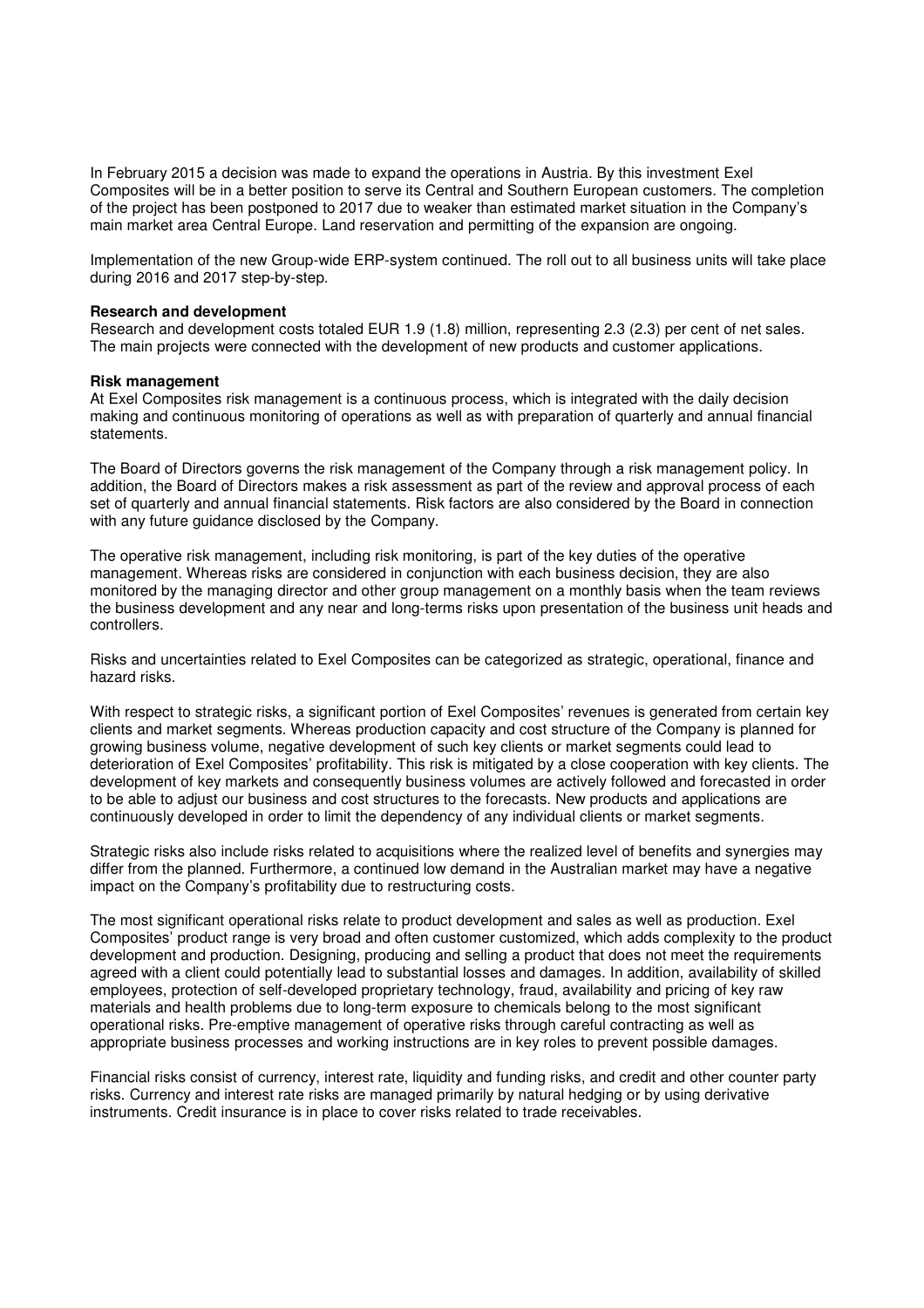Hazard risks, such as damages caused to property because of fire or chemical spill, as well as losses resulting from related business interruptions, are mainly covered by insurance policies. This type of risks are also regularly audited by third parties that provide recommendations for improvement to reduce risk probability.

#### **Major near-term risks and uncertainties**

The Company has added resources to pursue the long-term growth strategy. As a result, operating cost level has increased. The most significant near-term business risk relates to the possibility of sales growth not materializing. This would have a negative impact to the profitability of the Company. Furthermore, a significant portion of Exel Composites' net sales is generated from certain key clients and market segments, the negative development of which could rapidly deteriorate Exel Composites' profitability.

The Company has continued the screening process of potential acquisition targets. The acquisition price may be based on such benefits and synergies that will not materialize as planned.

Continuing low demand in the Australian market may require such further corrective actions that could result in non-recurring items.

#### **Shares and share performance**

Exel Composites' share is listed on Nasdaq Helsinki Ltd in the Industrials sector.

At the end of December 2015, Exel Composites' share capital was EUR 2,141,431.74 and the number of shares was 11,896,843 each having the counter-book value of EUR 0.18. There were no changes in the share capital during the financial year. There is only one class of shares and all shares are freely assignable under Finnish law.

Exel Composites did not hold any of its own shares during the period under review.

During the financial year the highest share price quoted was EUR 9.85 (8.80) and the lowest EUR 6.32 (5.56). At the end of the year, the share price was EUR 6.53 (8.39). The average share price during the financial year was EUR 8.65 (6.42).

Total shareholder return (TSR) in 2015 was -21 (46) per cent.

A total of 2,445,252 (5,836,969) shares were traded during the year, which represents 20.6 (49.1) per cent of the average number of shares. On 31 December 2015, Exel Composites' market capitalization was EUR 77.7 (99.8) million.

## **Shareholders and disclosures**

Exel Composites had a total of 2,987 (2,686) shareholders on 31 December 2015. Information on Exel Composites' shareholders is available on the Company website at www.exelcomposites.com.

On 31 December 2015, 0.26 per cent of the shares and votes of Exel Composites were owned or controlled, directly or indirectly by the President and CEO and the members of the Board.

The Company's largest shareholder was Skandinaviska Enskilda Banken AB (nominee register), which owned 19.5 per cent of shares at the end of 2015. Other major shareholders included Nordea Bank Finland Plc 15.0 per cent (nominee register), Nordea Fennia Fund 5.1 per cent, Försäkringsaktiebolaget Pensions-Alandia 4.0 per cent and OP-Finland Small Firms Fund 3.9 per cent.

Exel Composites received two flagging announcements during the financial year.

On 13 March 2015 Exel Composites received a flagging announcement according to which the holding of Swedbank Robur Fonder AB had exceeded 5 per cent of the voting rights and share capital in Exel Composites Plc. Through share transactions concluded on 12 March 2015, the holding of Swedbank Robur Fonder AB rose to 703,054 shares, representing 5.9 per cent of the shares and voting rights of the Company.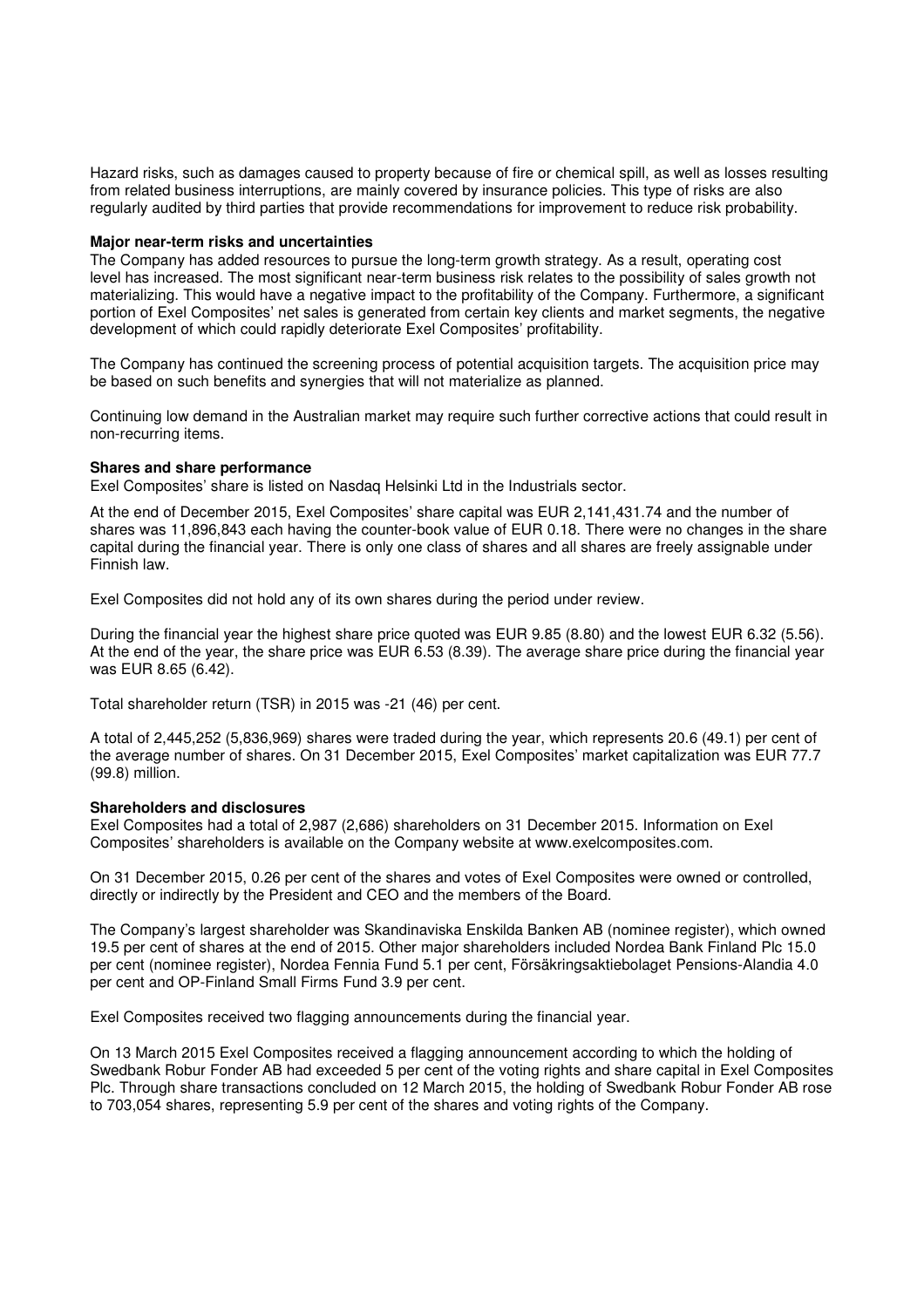On 20 May 2015 Exel Composites received a flagging announcement according to which the indirect holding of Evli Bank Plc had fallen under 5 per cent of the voting rights and share capital in Exel Composites Plc. Through share transactions concluded on 19 May 2015, the total holding of the investment funds owned by Evli Bank Plc and administered by Evli Fund Management Company Ltd fell to 504,786 shares, representing 4.2 per cent of the shares and voting rights of the Company.

## **Significant related-party transactions**

Exel Composites' permanent public insiders include Exel Composites' Board members, the President and CEO, the members of the Group Management Team and the audit firm's auditor with principal responsibility for Exel Composites. No significant related-party transactions were conducted by the Group or the permanent insiders during the financial year 2015.

#### **Organization and personnel**

The number of employees on 31 December 2015 was 494 (456), of whom 213 (205) worked in Finland and 281 (251) in other countries. The average number of personnel during the financial year was 498 (433).

The building and strengthening of global functions continued in 2015. The company reinforced its organization in sales resources, product development and operations.

## **Environment, health and safety**

Exel Composites continues to remain alert to ensure its site operations are compliant with all national and international rules and regulations. A safe environment for the employees and neighbors is a priority at Exel Composites. Exel Composites' environmental issues are managed using ISO 14001 standard as a guideline in all the units of the Group. The Group plays a leading role in industry associations such as EuCIA (European Composites Industry Association). This helps the Company stay at the leading edge of awareness of the latest developments in environmental matters including advances in environmental technology and new regulatory measures.

Special attention was paid to occupational health and safety also in 2015. The amount and quality of preventative reporting and follow-up has been improved significantly. The results of these actions are visible in the number of accidents (lost time incidents), which halved compared to 2014. The Occupational Health and Safety Management System OHSAS 18001 was implemented in most factories in 2015 and 100 per cent coverage is targeted for 2016.

#### **Incentive programs**

Exel Composites' performance-based incentive program covers all employees. Office employees receive a monthly salary and an annual bonus tied to the achievement of annually established goals emphasizing growth and profitability. Production employees are also eligible for incentive compensation. Their annual bonus is mainly based on productivity.

The Group has long-term incentive programs for the President and CEO and the Group Management Team and selected key employees of the Company. The aim of the programs is to combine the objectives of the shareholders and the executives in order to increase the value of the Company, to commit the executives to the Company and to offer the executives a competitive reward program. The Board of Directors makes the decision on the programs annually.

In February 2015 Exel Composites' Board of Directors approved a new program for selected key employees of the Company. The program is based on long-term monetary incentive program and is targeted at approximately 25 executives for the earning period 2015-2017. The President and CEO and the members of the Group Management Team are included in the target group of the new incentive program.

The potential long-term monetary performance reward from the program is based on the Group's cumulative Economic Profit and on the Group's Total Shareholder Return (TSR). The potential reward will be paid in 2018. The maximum reward to be paid will be EUR 1.5 million excluding employer's social expenses.

The cost of the programs will be accounted for as operating expenses during the duration of the programs.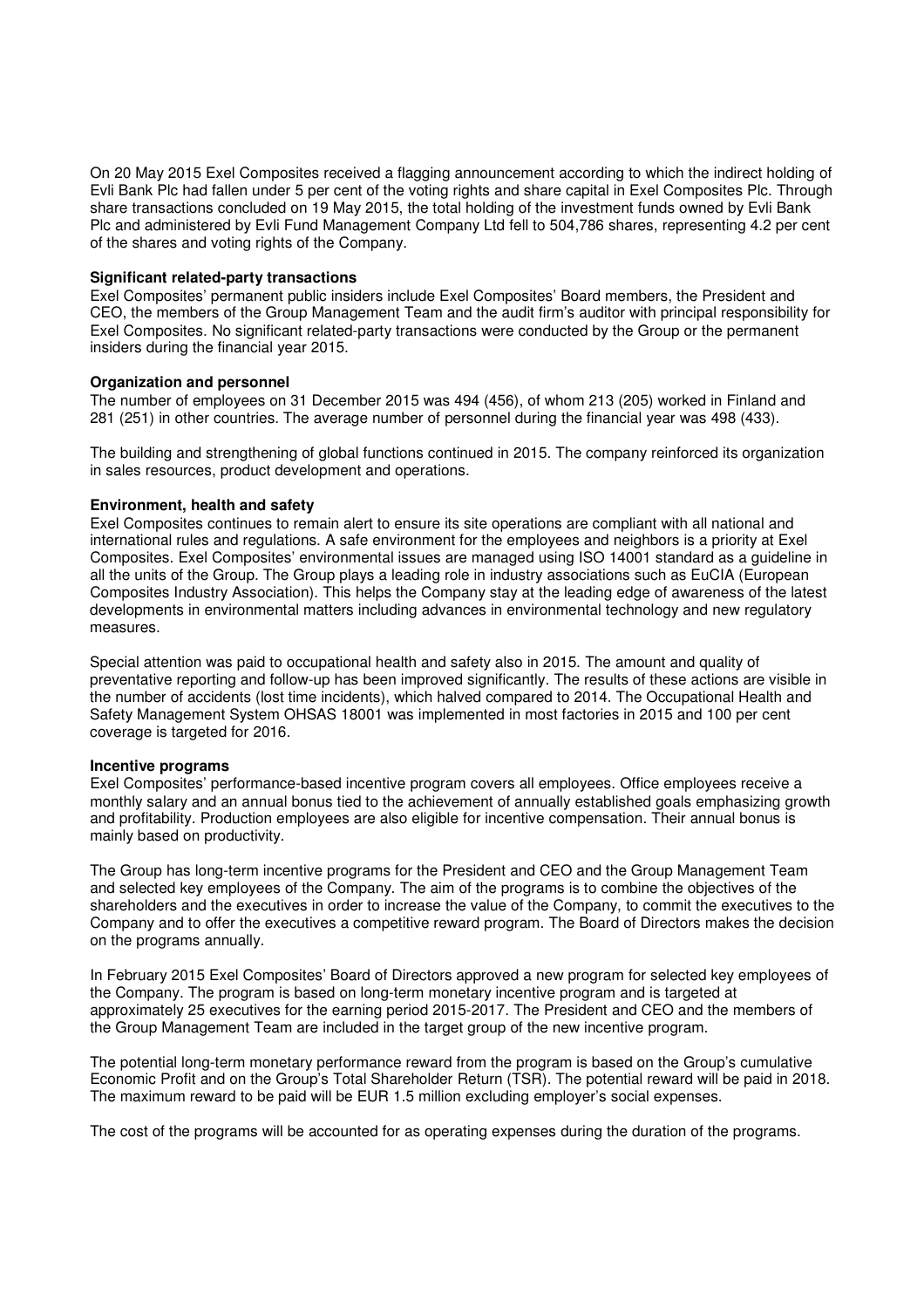#### **Corporate Governance**

Exel Composites issues a Corporate Governance Statement for the financial year 2015. Exel Composites complies with the Finnish Corporate Governance Code ("the code") issued by the Securities Market Association and which came into effect on 1 October 2010. The Corporate Governance Statement is issued separately from the Board of Directors' report. Further information concerning the corporate governance matters is available at the Group's website at www.exelcomposites.com.

#### **Decisions of the AGM 2015**

The Annual General Meeting of Exel Composites Plc held on 26 March 2015 approved the Board's proposal to distribute a dividend of EUR 0.20 per share for the financial year 2014.

The Annual General Meeting authorized the Board of Directors to repurchase the Company's own shares by using unrestricted equity. The maximum amount to be acquired is 600,000 shares. The authorization is valid until 30 June 2016.

## **Board of Directors and Auditors**

On 26 March 2015, the Annual General Meeting appointed Heikki Hiltunen, Peter Hofvenstam, Reima Kerttula and Kerstin Lindell to continue on the Board of Directors. Matti Hyytiäinen was appointed as a new member of the Board as Göran Jönsson was no longer available for re-election. The AGM re-elected Peter Hofvenstam as Chairman of the Board of Directors.

The Board of Directors convened nine times in 2015 and the average attendance rate at these meetings was 96.3 per cent. The fees paid to the Board of Directors totaled EUR 156 (141) thousand in 2015.

The Board of Directors reviewed the independence of Board members in accordance with Recommendation 15 of the Corporate Governance Code in its March 2015 meeting. All the members of the Board are independent Board members. The Board was considered to comply with the Corporate Governance independency rules.

The Annual General Meeting of Exel Composites has elected a Shareholders' Nomination Board, which nominates candidates to the Annual General Meeting for election as Board members and proposes the fees to be paid to the Board members. The Nomination Board included the Chairman and persons nominated by the four largest shareholders as of 30 September 2015. In 2015 the Nomination Board comprised Ted Roberts (Nordea) as chairman, Tuomas Virtala (Danske Capital Finland), Henrik Viktorsson (Alandia Insurance), Kalle Saariaho (OP Financial Group) and Peter Hofvenstam, the Chairman of the Board of Directors, as an expert member. The Nomination Board met five times.

Ernst & Young, Authorized Public Accountants, with Juha Hilmola, APA, as principal auditor, were elected to serve as company auditor in the AGM in 2015.

The fees paid to the auditors for audit services totaled EUR 190 (163) thousand and for non-audit services EUR 123 (51) thousand in 2015.

## **Changes in Group Management**

Mr. Mikko Kettunen was appointed SVP, CFO and member of the Group Management Team on 13 January 2015 and assumed his position on 7 April 2015. Mr. Kettunen succeeded Mr. Ilkka Silvanto, who was appointed with the same date as SVP. Strategic Projects, effective as of 7 April 2015. Mr. Silvanto continues reporting to CEO and being member of Group Management Team.

## **Adoption of International Financial Reporting Standards (IRFS)**

All IFRS's in force on 31 December 2015 that are applicable to Exel Composites' business operations, including all SIC- and IFRIC-interpretations thereon, have been complied with when preparing year 2015 and comparable year 2014 figures. International financial reporting standards, referred to in the Finnish Accounting Act and in ordinances issued based on the provisions of this Act, refer to the standards and their interpretations adopted in accordance with the procedure laid down in regulation (EC) No 1606/2002 of the EU. The notes to the consolidated financial statements conform also with the Finnish accounting and company legislation.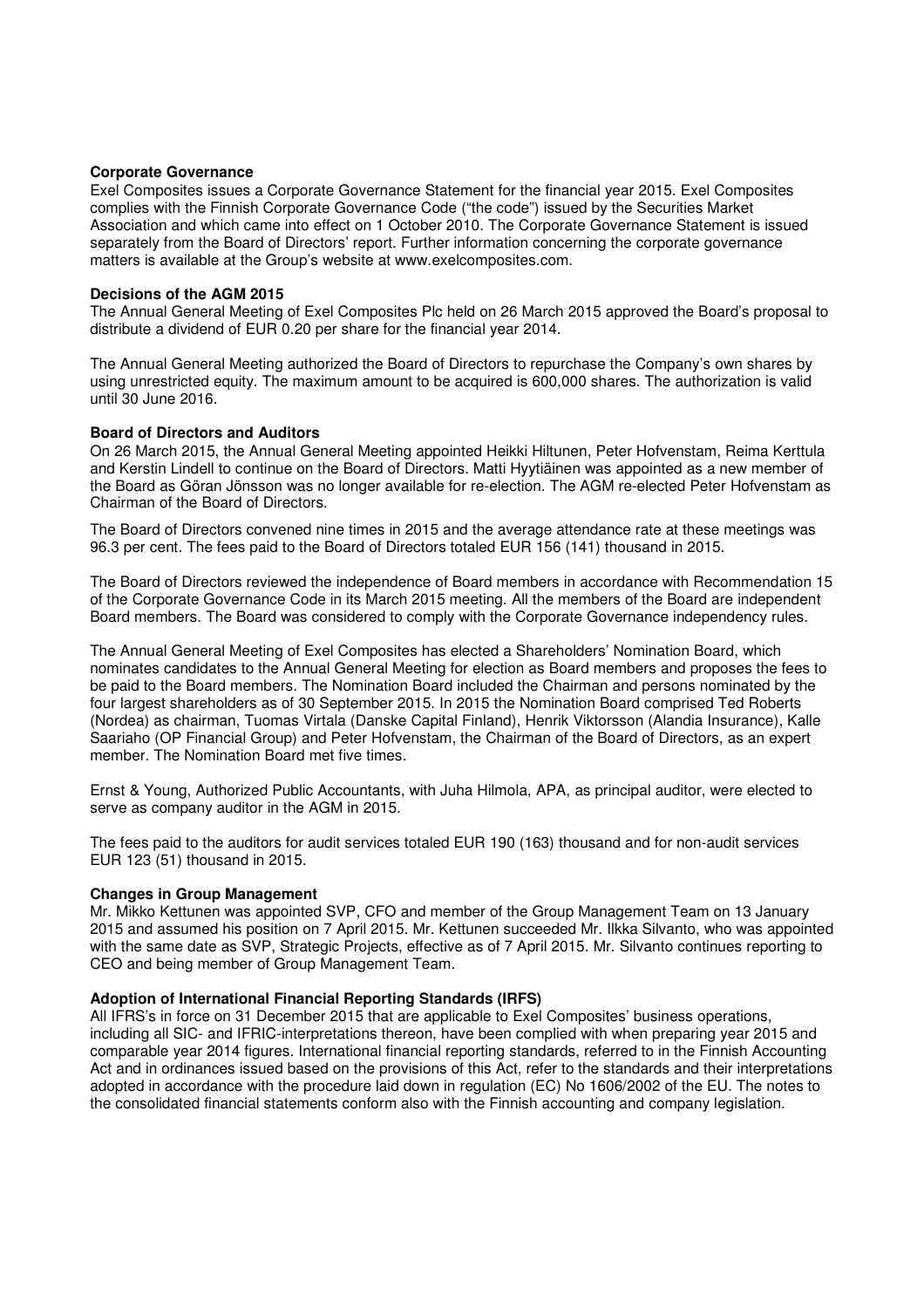## **Events after the review period**

The Board of Directors of Exel Composites Plc has on 18 February 2016 approved a new incentive program for the executives of the Company. The program is based on long-term monetary incentive program and is targeted at approximately 20 executives for the earning period 2016-2018. The President and CEO and the members of the Group Management Team are included in the target group of the new incentive program.

The 2016 program includes one earning period, the calendar years 2016-2018. The potential long-term monetary performance reward from the program is based on the Group's cumulative Economic Profit and on the Group's Total Shareholder Return (TSR). The potential reward will be paid in 2019. The maximum reward to be paid will be EUR 1.0 million excluding employer's social costs.

The Board of Directors of Exel Composites Plc has on 18 February 2016 taken a decision to change the Group's financial reporting practices as of 19 February 2016 as a result of the amended Securities Market Act, which was entered into force on 26 November 2015. Contrary to what was disclosed on 17 December 2015 regarding financial reporting in 2016, Exel Composites will disclose certain key figures and information on business performance for the three and nine months periods in a stock exchange release instead of interim reports.

#### **Outlook for full year 2016**

The Company continues to implement its new strategy with focus to operational efficiency and optimizing the global manufacturing footprint. The Company estimates that operating profit excluding any non-recurring items will increase in 2016 compared to 2015.

## **Board proposal for dividend distribution**

The Board of Directors of Exel Composites Plc has on 18 February 2016 amended the Company's dividend policy. Exel Composites' financial goals include distributing dividends minimum (prior: "some") 40 per cent of the profit for the financial year as permitted by the financial structure and growth opportunities.

On 31 December 2015 Exel Composites Plc's distributable funds totaled EUR 13,795 thousand, of which profit for the financial period accounted for EUR 2,624 thousand.

The Board has decided to propose to the Annual General Meeting that a dividend of EUR 0.22 (EUR 0.20) per share, a payout ratio of 92.0 per cent, be paid for the 2015 financial year.

As a basis for its proposal, the Board of Directors has made an assessment of the Group's financial position and ability to meet its commitments, as well as the Group's outlook and investment requirements. The Board considers the proposed dividend well-balanced given the prospects, the capital requirements and the risks of the Group's business activities.

The proposed record date for dividends is 21 March 2016. If the Annual General Meeting approves the Board's proposal, it is estimated that the dividend will be paid on 30 March 2016.

#### **Annual General Meeting**

The Annual General Meeting will be held on Thursday 17 March 2016 beginning at 10.30 am at Radisson Blu Royal Hotel at the address of Runeberginkatu 2, Helsinki, Finland.

#### **Financial reporting in 2016**

Exel Composites will change its financial reporting practices as of 19 February 2016. Instead of interim reports, Exel Composites will disclose certain key figures and information on business performance for the three and nine months periods in a stock exchange release. The following financial reviews will be published in 2016:

11 May 2016: Business Review for January-March 2016

21 July 2016: Half-yearly Report for January-June 2016

25 October 2016: Business Review for January-September 2016

Annual Financial Report for 2015 will be published in electronic format on 25 February 2016.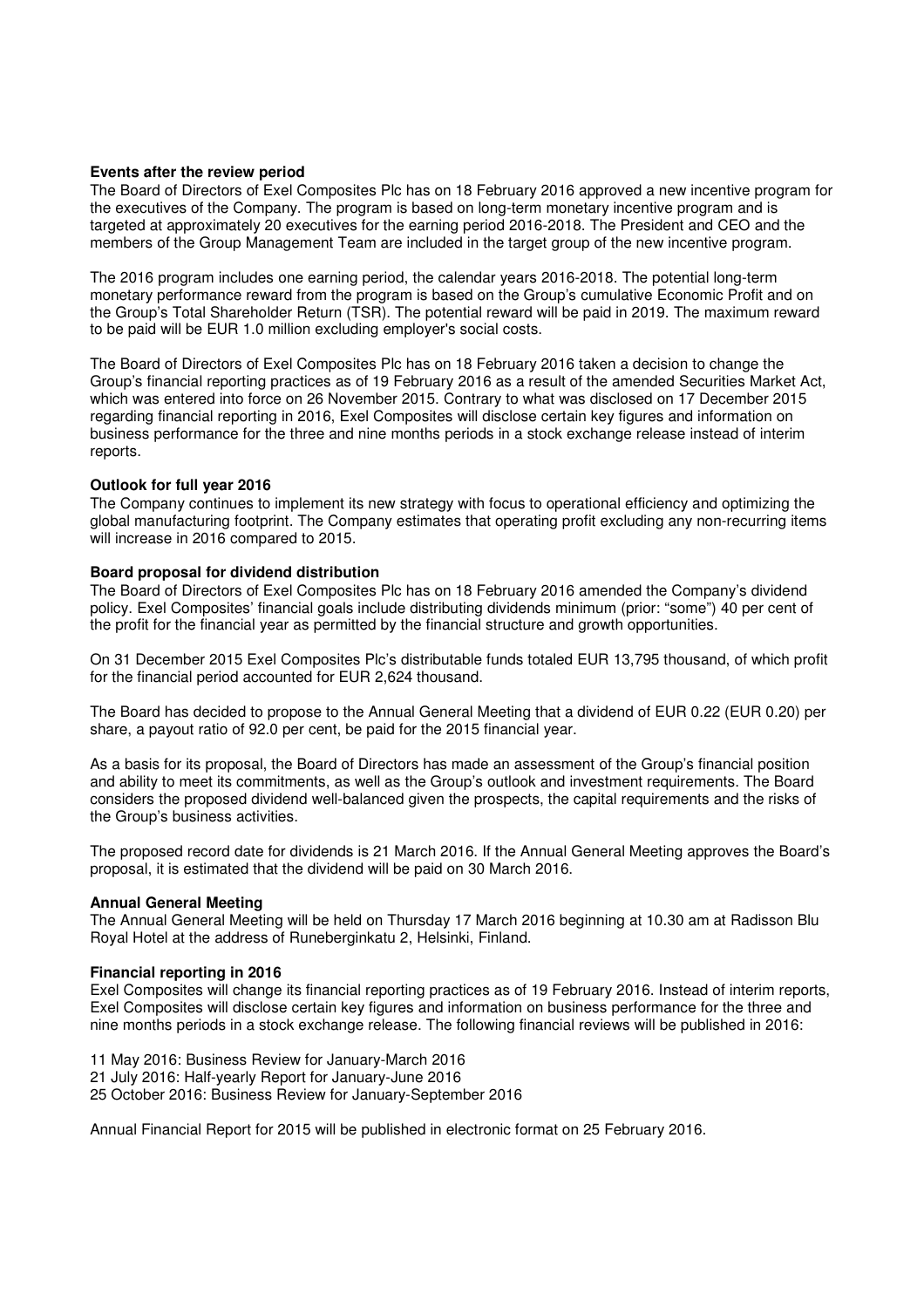#### **Financial results briefing**

Exel Composites will hold a financial results briefing regarding the financial statements today Friday 19 February 2016 at 12.30 p.m. at Scandic Hotel Simonkenttä's Tapiola meeting room at the address of Simonkatu 9, Helsinki, Finland.

## **Forward-looking statements**

Certain statements in this report, which are not historical facts, including, without limitation, those regarding expectations for general economic development and market situation; regarding customer industry profitability and investment willingness; regarding Company growth, development and profitability; regarding cost savings; regarding fluctuations in exchange rates and interest levels; regarding the success of pending and future acquisitions and restructurings; and statements preceded by "believes," "expects," "anticipates," "foresees" or similar expressions are forward-looking statements.

These statements are based on current expectations and currently known facts. Therefore, they involve risks and uncertainties that may cause actual results to differ materially from results currently expected by the Company.

Other unknown or unpredictable factors or underlying assumptions subsequently proving to be incorrect could cause actual results to differ materially from those in the forward-looking statements. Exel Composites does not undertake any obligation to publicly update or revise forward-looking statements, whether as a result of new information, future events or otherwise, except to the extent legally required.

Vantaa, 19 February 2016

Board of Directors of Exel Composites Plc

## **For further information, please contact:**

Riku Kytömäki, President and CEO tel. +358 50 511 8288, or email riku.kytomaki@exelcomposites.com Mikko Kettunen, CFO, Exel Composites Plc, tel. +358 50 3477 462, or email mikko.kettunen@exelcomposites.com

#### **Distribution**

Nasdaq Helsinki Ltd Main news media www.exelcomposites.com

## **Exel Composites in brief**

Exel Composites (www.exelcomposites.com) is a leading composite technology company that designs, manufactures and markets composite products and solutions for demanding applications. Exel Composites provides superior customer experience through continuous innovation, world-class operations and long-term partnerships.

The core of the operations is based on own, internally developed composite technology, product range based on it and strong market position in selected segments with a strong quality and brand image. Profitable growth is pursued by a relentless search for new applications and development in co-operation with customers. The personnel's expertise and high level of technology play a major role in Exel Composites' operations.

Exel Composites Plc share is listed on Nasdaq Helsinki Ltd.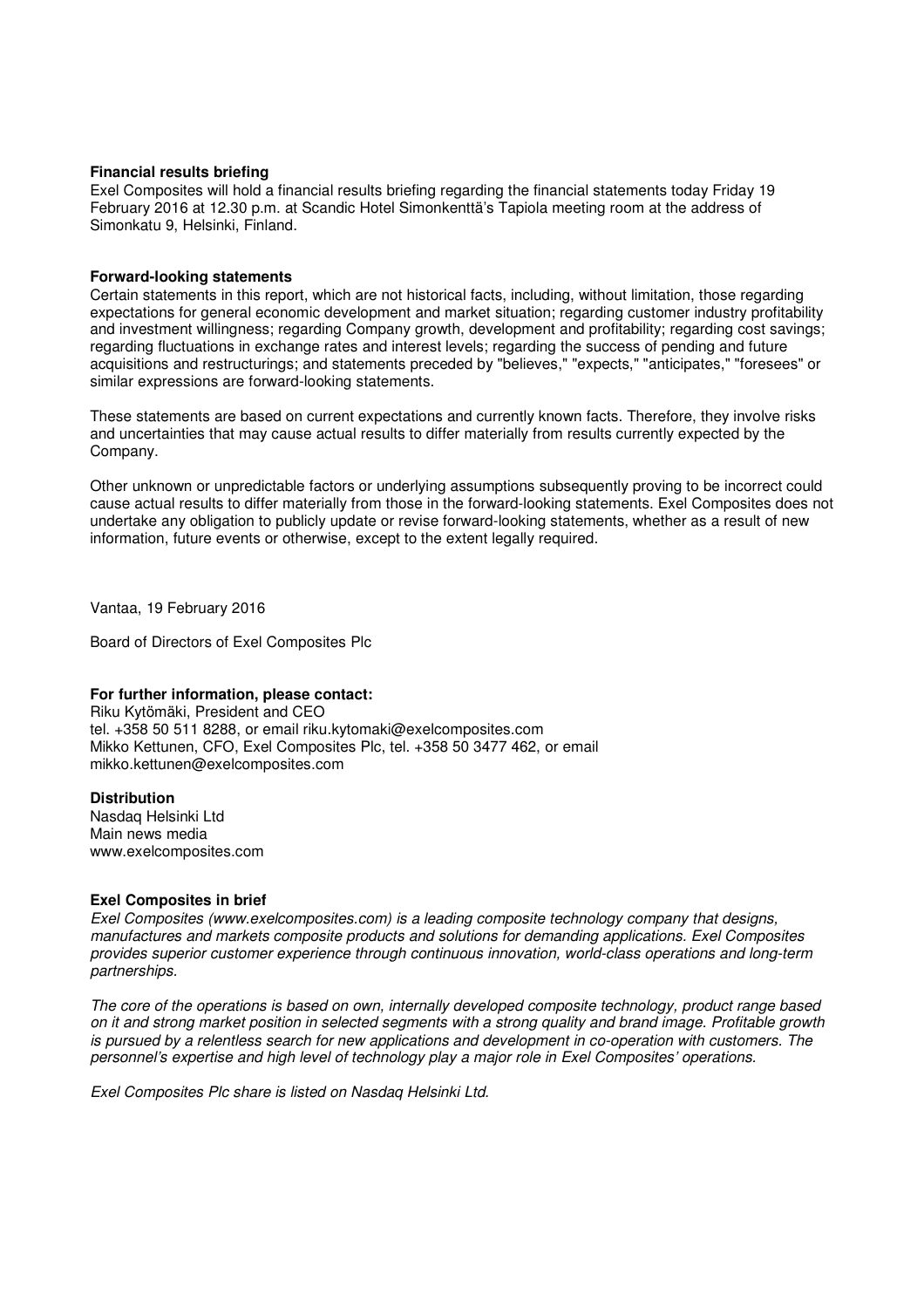#### **Summary of Financial Statements and notes to the Financial Statements 1 January – 31 December 2015**

#### Accounting principles:

These Financial Statements have been prepared in accordance with IAS 34, Interim Financial Reporting. The same accounting policies have been followed as in the previous Financial Statements. Key indicator calculations remain unchanged and have been presented in the 2015 Financial Statements.

Preparation of financial statements in accordance with the IFRS standards requires Exel Composites' management to make estimates and assumptions that have an effect on the amount of assets and liabilities on the balance sheet at the closing date as well as the amounts of income and expenses for the financial period. In addition, the management must exercise its judgement regarding the application of accounting policies. Since the estimates and assumptions are based on the views at the date of the Financial Statements, they include risks and uncertainties. The actual results may differ from the estimates and assumptions.

The amounts presented in the income statement and balance sheet are Group figures. The amounts presented in the release are rounded, so the sum of individual figures may differ from the sum reported. The financial statements are audited and the auditor's report for the financial statements has been issued.

| <b>EUR thousand</b>                               | $1.10. -$<br>31.12.<br>2015 | $1.10. -$<br>31.12.<br>2014 | Change,<br>℅ | $1.1. -$<br>31.12.<br>2015 | $1.1. -$<br>31.12.<br>2014 | Change,<br>% |
|---------------------------------------------------|-----------------------------|-----------------------------|--------------|----------------------------|----------------------------|--------------|
| Net sales                                         | 19,343                      | 21,071                      | $-8.2$       | 80,196                     | 79,253                     | 1.2          |
| Materials and<br>services<br>Employee<br>benefit  | $-7,633$                    | $-7,992$                    | 4.5          | $-30,001$                  | $-29,134$                  | $-3.0$       |
| expenses                                          | $-6,092$                    | $-6,068$                    | $-0.4$       | $-25,280$                  | $-22,691$                  | $-11.4$      |
| Depreciation<br>and impairment<br>Other operating | -746                        | $-631$                      | $-18.2$      | $-2,903$                   | $-3,115$                   | 6.8          |
| expenses                                          | $-4,626$                    | $-4,473$                    | $-3.4$       | $-18,151$                  | $-16, 133$                 | $-12.5$      |
| Other operating<br>income                         | 363                         | 162                         | 124.1        | 553                        | 707                        | $-21.8$      |
| Operating profit                                  | 609                         | 2,069                       | $-70.6$      | 4,414                      | 8,887                      | $-50.3$      |
| Net financial<br>items                            | 167                         | $-62$                       | 369.4        | $-157$                     | $-430$                     | 63.5         |
| Profit before tax                                 | 775                         | 2,007                       | $-61.4$      | 4,257                      | 8,457                      | $-49.7$      |
| Income taxes                                      | $-367$                      | $-542$                      | 32.3         | $-1,413$                   | $-2,754$                   | 48.7         |
| Profit/loss for<br>the period                     | 409                         | 1,466                       | $-72.1$      | 2,844                      | 5,702                      | $-50.1$      |

## CONSOLIDATED COMPREHENSIVE INCOME STATEMENT

**Other** comprehensive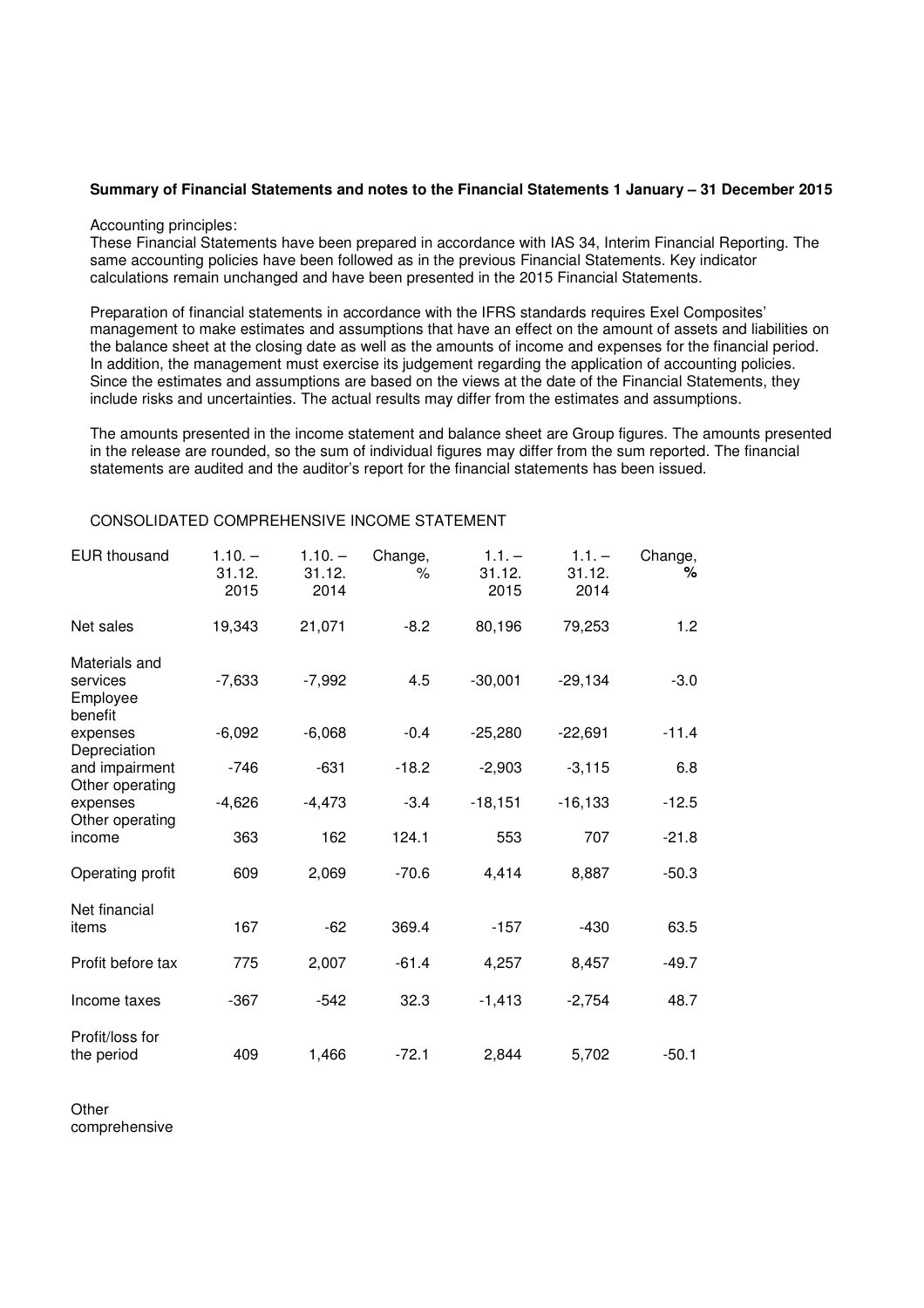income:

| Exchange<br>differences on<br>translating<br>foreign<br>operations                                                                        | 376         | $-114$ | $-429.8$ | 492   | 1,370 | -64.1    |
|-------------------------------------------------------------------------------------------------------------------------------------------|-------------|--------|----------|-------|-------|----------|
| Income tax<br>relating to<br>components of<br>other<br>comprehensive<br>income                                                            | $\mathbf 0$ | 0      | 0.0      | 0     | 0     | 0.0      |
| Items that will<br>not be<br>reclassified to<br>profit or loss:<br>Defined benefit<br>plan actuarial<br>$gains(+)/loss(-),$<br>net of tax | 51          | $-90$  | $-156.7$ | 51    | $-90$ | $-156.7$ |
| Other                                                                                                                                     |             |        |          |       |       |          |
| comprehensive<br>income, net of<br>tax<br>Total<br>comprehensive                                                                          | 427         | $-204$ | $-309.3$ | 543   | 1,280 | $-57.6$  |
| income                                                                                                                                    | 836         | 1,262  | $-33.8$  | 3,387 | 6,983 | $-51.5$  |
| Profit/loss<br>attributable to:<br>Equity holders<br>of the parent<br>company                                                             | 409         | 1,466  |          | 2,844 | 5,702 |          |
| Comprehensive<br>income<br>attributable to:<br><b>Equity holders</b><br>of the parent<br>company                                          | 836         | 1,262  |          | 3,387 | 6,983 |          |
|                                                                                                                                           |             |        |          |       |       |          |
| Earnings per<br>share, diluted<br>and undiluted,<br><b>EUR</b>                                                                            | 0.03        | 0.12   |          | 0.24  | 0.48  |          |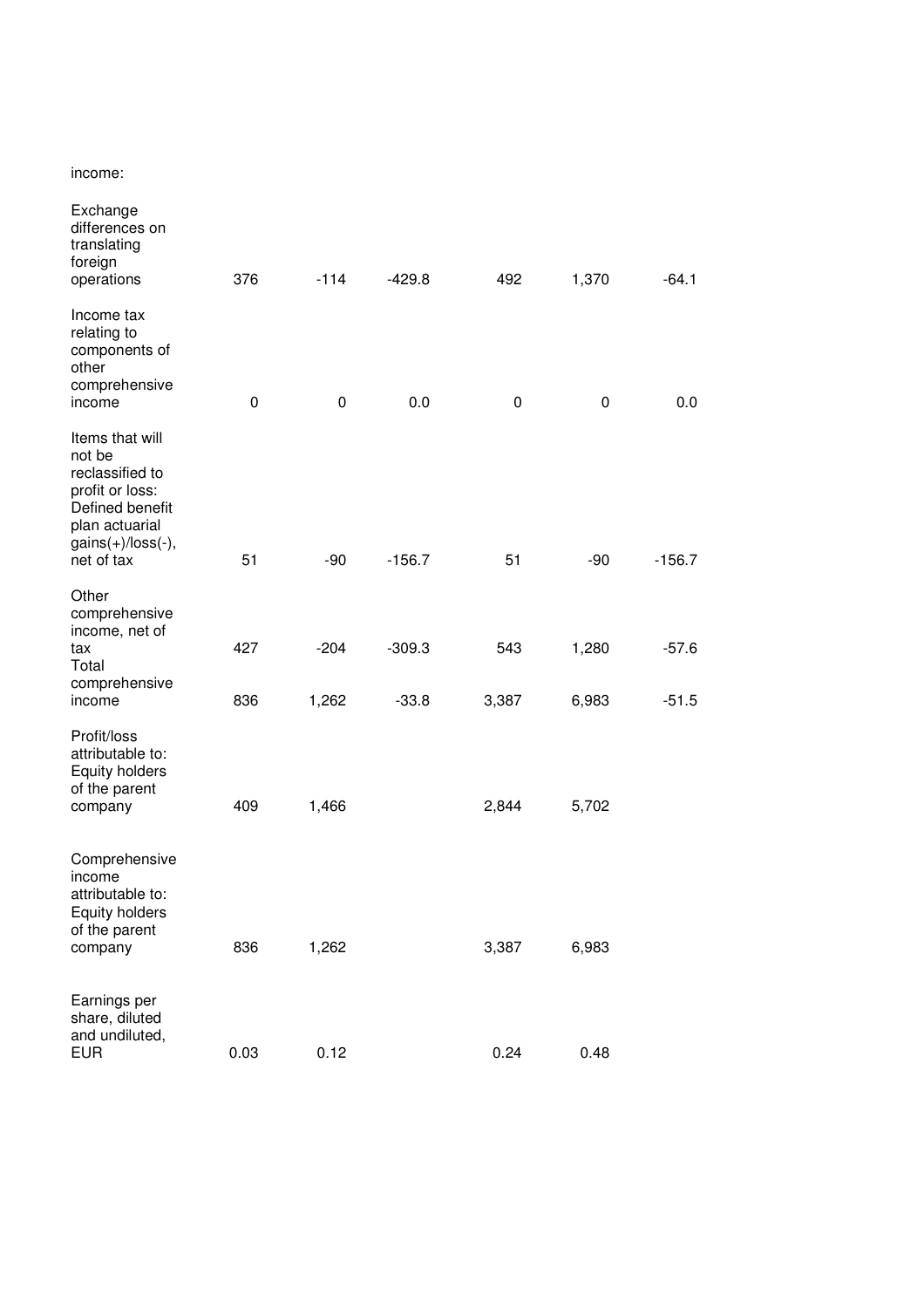## CONDENSED CONSOLIDATED BALANCE SHEET

| <b>EUR thousand</b>                                        | 31.12.2015 | 31.12.2014 | Change   |
|------------------------------------------------------------|------------|------------|----------|
| <b>ASSETS</b>                                              |            |            |          |
| Non-current assets                                         |            |            |          |
| Goodwill                                                   | 9,597      | 9,676      | -79      |
| Other intangible assets                                    | 490        | 686        | -196     |
| Tangible assets                                            | 14,359     | 12,533     | 1,826    |
| Deferred tax assets                                        | 383        | 285        | 98       |
| Other non-current assets                                   | 87         | 74         | 13       |
| Non-current assets total                                   | 24,916     | 23,253     | 1,662    |
| <b>Current assets</b>                                      |            |            |          |
| Inventories                                                | 9,670      | 10,034     | -364     |
| Trade and other receivables                                | 11,507     | 10,906     | 601      |
| Cash at bank and in hand                                   | 7,874      | 8,218      | -344     |
| Current assets total                                       | 29,052     | 29,158     | $-106$   |
| <b>Total assets</b>                                        | 53,968     | 52,411     | 1,557    |
| EQUITY AND LIABILITIES                                     |            |            |          |
| Shareholders' equity                                       |            |            |          |
| Share capital                                              | 2,141      | 2,141      | 0        |
| Other reserves                                             | 106        | 79         | 27       |
| Invested unrestricted equity fund                          | 2,539      | 2,539      | 0        |
| <b>Translation differences</b>                             | 4,025      | 3,534      | 491      |
| Retained earnings                                          | 19,060     | 15,724     | 3,336    |
| Profit for the period                                      | 2,844      | 5,702      | $-2,858$ |
| Total equity attributable to equity                        |            |            |          |
| holders of the parent company                              | 30,716     | 29,720     | 996      |
| Total equity                                               | 30,716     | 29,720     | 996      |
| Non-current liabilities                                    |            |            |          |
| Interest-bearing liabilities                               | 3,531      | 4,623      | $-1,092$ |
| Interest-free liabilities                                  | 553        | 4545       | 99       |
| Deferred tax liabilities                                   | 629        | 505        | 124      |
|                                                            |            |            |          |
| <b>Current liabilities</b><br>Interest-bearing liabilities | 4,945      | 1,000      | 3,945    |
| Trade and other non-current                                |            |            |          |
| liabilities                                                | 13,594     | 16,110     | $-2,516$ |
| <b>Total liabilities</b>                                   | 23,252     | 22,692     | 560      |
|                                                            |            |            |          |
| Total equity and liabilities                               | 53,968     | 52,411     | 1,557    |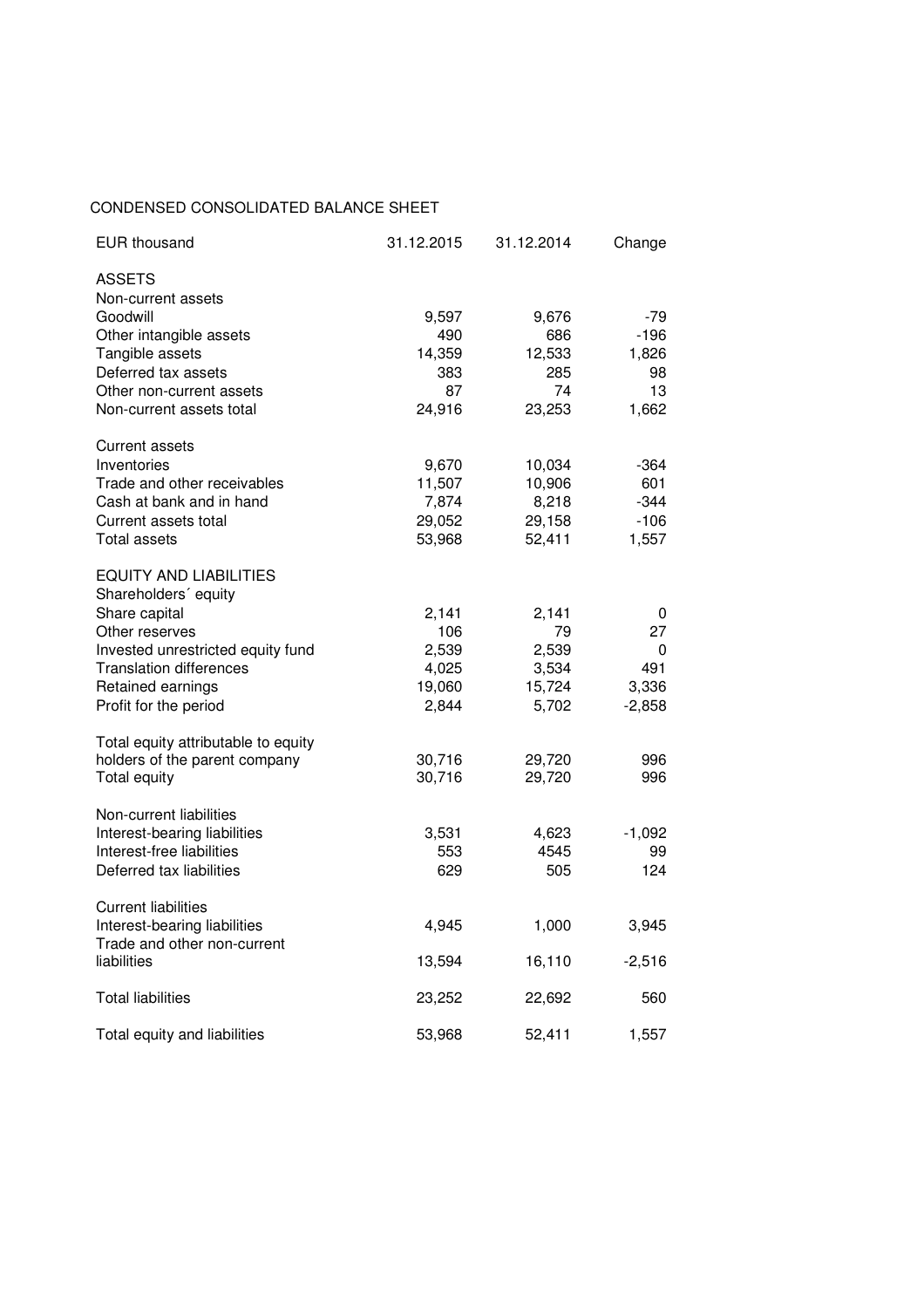| <b>EUR thousand</b>                                                                                                            | Share<br>Capital | Other<br>Reserv<br>es | Invested<br>Unrestrict<br>ed<br>Equity<br>Fund | Translati<br>on<br>Differenc<br>es | Retained<br>Earnings             | Total                        |
|--------------------------------------------------------------------------------------------------------------------------------|------------------|-----------------------|------------------------------------------------|------------------------------------|----------------------------------|------------------------------|
| Balance at 1<br>January 2014                                                                                                   | 2,141            | 72                    | 2,539                                          | 2,164                              | 15,924                           | 22,841                       |
| Comprehensive<br>result<br>Defined benefit<br>plan actuarial<br>$gains(+)/loss(-),$                                            | $\pmb{0}$        | $\pmb{0}$             | 0                                              | 1,370                              | 5,702                            | 7,072                        |
| net of tax<br>Other items<br>Dividend<br>Correction of an<br>error in<br>previously                                            | 0<br>0           | 7<br>0                | 0<br>0                                         | 0<br>$\mathbf{0}$                  | $-90$<br>-7<br>$\mathbf 0$       | -90<br>0<br>0                |
| issued financial<br>statements*                                                                                                | $\mathbf 0$      | $\pmb{0}$             | $\mathbf 0$                                    | $\mathbf 0$                        | $-104$                           | $-104$                       |
| Balance at 31<br>December 2014                                                                                                 | 2,141            | 79                    | 2,539                                          | 3,534                              | 21,426                           | 29,720                       |
| Balance at 1st<br>January 2015                                                                                                 | 2,141            | 72                    | 2,539                                          | 3,564                              | 21,426                           | 29,720                       |
| Comprehensive<br>result<br>Defined benefit<br>plan actuarial                                                                   |                  |                       |                                                | 492                                | 2,844                            | 3,336                        |
| $gains(+)/loss(-),$<br>net of tax<br>Other items<br>Dividend<br>Correction of an<br>error in<br>previously<br>issued financial | 0                | 27                    | 0                                              | 0                                  | 51<br>$-27$<br>$-2,379$<br>$-11$ | 51<br>0<br>$-2,379$<br>$-11$ |
| statements*<br>Balance at 31<br>December 2015                                                                                  | 2,141            | 106                   | 2,539                                          | 4,025                              | 21,904                           | 30,716                       |

# STATEMENT OF CHANGES IN SHAREHOLDERS' EQUITY

\*Correction of actuarial losses in prior year related to the pension liability in Exel Composites N.V.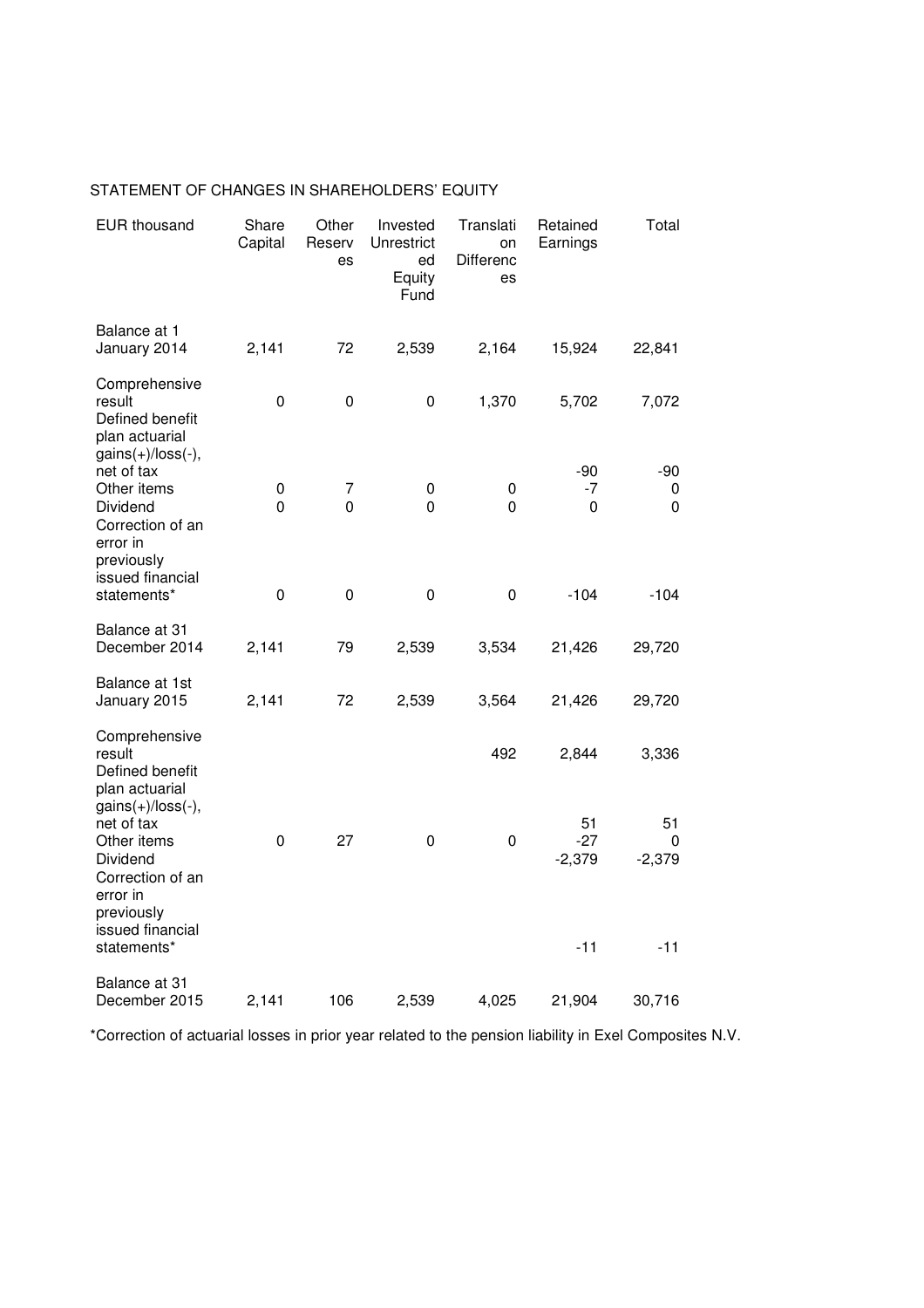## CONDENSED CONSOLIDATED CASH FLOW STATEMENT

| <b>EUR thousand</b>                                                                                                                                                                                                                              |                                            |                                              |             | $1.1. -$<br>31.12.<br>2015                          | $1.1. -$<br>31.12.<br>2014                                          | Change       |                                                            |                    |
|--------------------------------------------------------------------------------------------------------------------------------------------------------------------------------------------------------------------------------------------------|--------------------------------------------|----------------------------------------------|-------------|-----------------------------------------------------|---------------------------------------------------------------------|--------------|------------------------------------------------------------|--------------------|
| Cash Flow from Operating Activities<br>Profit for the period<br>Adjustments<br>Change in working capital                                                                                                                                         | 2,844<br>5,207<br>$-2,271$                 | 5,702<br>7,425<br>455                        |             | $-2,858$<br>$-2,218$<br>$-2,726$                    |                                                                     |              |                                                            |                    |
| Cash Flow Generated by Operations<br>Interest paid<br>Interest received<br>Other financial items<br>Income taxes paid                                                                                                                            | 5,780<br>$-80$<br>52<br>$-218$<br>$-2,149$ | 13,582<br>$-167$<br>56<br>$-328$<br>$-2,464$ |             | $-7,802$<br>87<br>$-4$<br>110<br>315                |                                                                     |              |                                                            |                    |
| Net Cash Flow from Operating Activities                                                                                                                                                                                                          |                                            |                                              |             | 3,385                                               | 10,679                                                              |              | $-7,294$                                                   |                    |
| Cash Flow from Investing Activities                                                                                                                                                                                                              |                                            |                                              |             |                                                     |                                                                     |              |                                                            |                    |
| Capital expenditure<br>Proceeds from sale of fixed assets                                                                                                                                                                                        | $-4,295$<br>0                              | $-4,354$<br>0                                |             | 59<br>0                                             |                                                                     |              |                                                            |                    |
| Cash Flow from Investing Activities                                                                                                                                                                                                              | $-4,295$                                   | $-4,354$                                     |             | 59                                                  |                                                                     |              |                                                            |                    |
| Cash Flow from Financing<br>Share issue<br>Proceeds from long-term borrowings<br>Instalments of long-term borrowings<br>Change in short-term loans<br>Instalments of finance lease liabilities<br>Dividends paid<br>Net Cash Flow from Financing |                                            |                                              |             | 0<br>0<br>$-1,000$<br>3,945<br>0<br>$-2,379$<br>566 | $\mathbf 0$<br>5,000<br>$-2,840$<br>$-9,700$<br>-5<br>0<br>$-7,545$ |              | 0<br>$-5,000$<br>1,840<br>13,645<br>5<br>$-2,379$<br>8,111 |                    |
| Change in Liquid Funds                                                                                                                                                                                                                           |                                            |                                              |             | -344                                                | $-1,220$                                                            |              | 876                                                        |                    |
| Liquid funds in the beginning of period<br>Change in liquid funds<br>Liquid funds at the end of period                                                                                                                                           |                                            |                                              |             | 8,218<br>$-344$<br>7,874                            | 9,438<br>$-1,220$<br>8,218                                          |              | $-1,220$<br>876<br>$-344$                                  |                    |
| <b>QUARTERLY KEY FIGURES</b>                                                                                                                                                                                                                     |                                            |                                              |             |                                                     |                                                                     |              |                                                            |                    |
| <b>EUR thousand</b>                                                                                                                                                                                                                              | IV/<br>2015                                | III/<br>2015                                 | II/<br>2015 | $\frac{1}{2}$<br>2015                               | IV/<br>2014                                                         | III/<br>2014 | II/<br>2014                                                | $\sqrt{ }$<br>2014 |
| Net sales                                                                                                                                                                                                                                        | 19,343                                     | 18,006                                       | 21,352      | 21,495                                              | 21,071                                                              | 18,950       | 21,420                                                     | 17,811             |
| Materials and<br>services<br>Employee                                                                                                                                                                                                            | $-7,633$                                   | $-6,819$                                     | $-7,778$    | $-7,771$                                            | $-7,992$                                                            | $-6,876$     | $-8,290$                                                   | $-5,976$           |
| benefit<br>expenses                                                                                                                                                                                                                              | $-6,092$                                   | $-6,005$                                     | $-6,733$    | $-6,450$                                            | $-6,068$                                                            | $-5,595$     | $-5,635$                                                   | $-5,393$           |

I/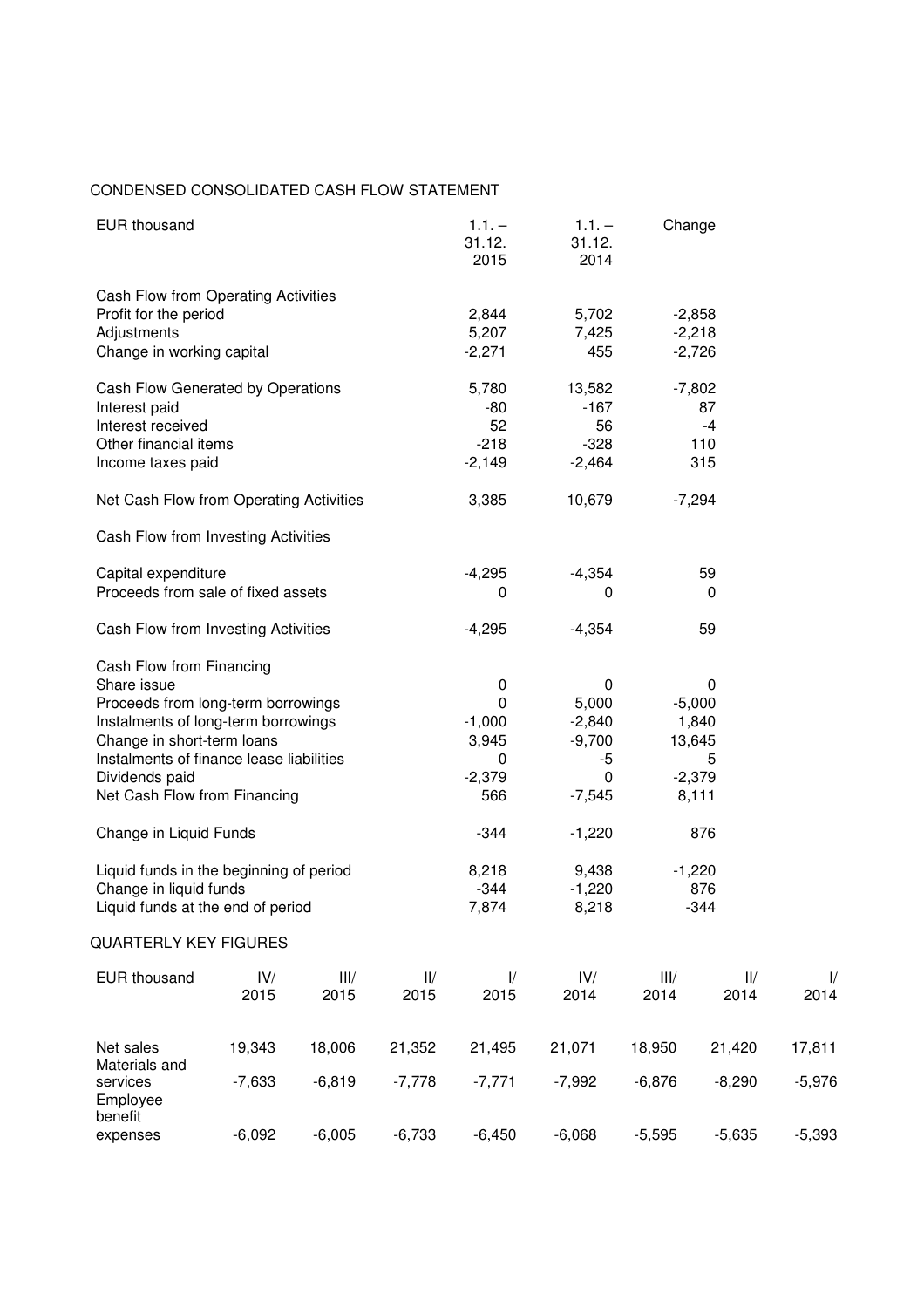| Depreciation<br>and                                                                     |          |          |                 |          |                 |          |          |          |
|-----------------------------------------------------------------------------------------|----------|----------|-----------------|----------|-----------------|----------|----------|----------|
| impairment<br>Operating                                                                 | $-746$   | $-721$   | $-725$          | $-711$   | $-631$          | $-1,167$ | $-654$   | $-663$   |
| expenses<br>Other                                                                       | $-4,626$ | $-4,033$ | $-4,937$        | $-4,556$ | $-4,473$        | $-3,621$ | $-3,949$ | $-4,089$ |
| operating<br>income                                                                     | 363      | 38       | 169             | $-16$    | 162             | 185      | 161      | 200      |
| Operating<br>profit                                                                     | 609      | 466      | 1,348           | 1,991    | 2,069           | 1,875    | 3,054    | 1,890    |
| Net financial<br>items                                                                  | 167      | $-209$   | $-187$          | 72       | $-62$           | $-22$    | $-118$   | $-229$   |
| Profit before<br>taxes                                                                  | 775      | 257      | 1,161           | 2,063    | 2,007           | 1,853    | 2,935    | 1,661    |
| Income taxes                                                                            | $-367$   | $-180$   | $-361$          | $-506$   | $-542$          | $-962$   | $-706$   | $-545$   |
| Profit/loss for<br>the period                                                           | 409      | 78       | 800             | 1,557    | 1,466           | 891      | 2,229    | 1,116    |
| Earnings per<br>share, EUR<br>Earnings per                                              | 0.03     | 0.01     | 0.07            | 0.13     | 0.12            | 0.07     | 0.19     | 0.09     |
| share, EUR,<br>diluted<br>Average                                                       | 0.03     | 0.01     | 0.07            | 0.13     | 0.12            | 0.07     | 0.19     | 0.09     |
| number of<br>shares,<br>undiluted,<br>$1,000$ shares<br>Average<br>number of<br>shares, | 11,897   | 11,897   | 11,897          | 11,897   | 11,897          | 11,897   | 11,897   | 11,897   |
| diluted,<br>$1,000$ shares<br>Average                                                   | 11,897   | 11,897   | 11,897          | 11,897   | 11,897          | 11,897   | 11,897   | 11,897   |
| number of<br>personnel                                                                  | 493      | 500      | 513             | 487      | 451             | 437      | 427      | 418      |
| COMMITMENTS AND CONTINGENCIES                                                           |          |          |                 |          |                 |          |          |          |
| <b>EUR thousand</b>                                                                     |          |          | 31.12.2015      |          | 31.12.2014      |          |          |          |
| On own behalf<br>Mortgages<br>Corporate mortgages                                       |          |          | 2,783<br>12,500 |          | 2,783<br>12,500 |          |          |          |
| Lease liabilities                                                                       |          |          |                 |          |                 |          |          |          |
| - in next 12 months<br>- in next 1-5 years                                              |          |          | 1,040<br>904    |          | 896<br>1,414    |          |          |          |